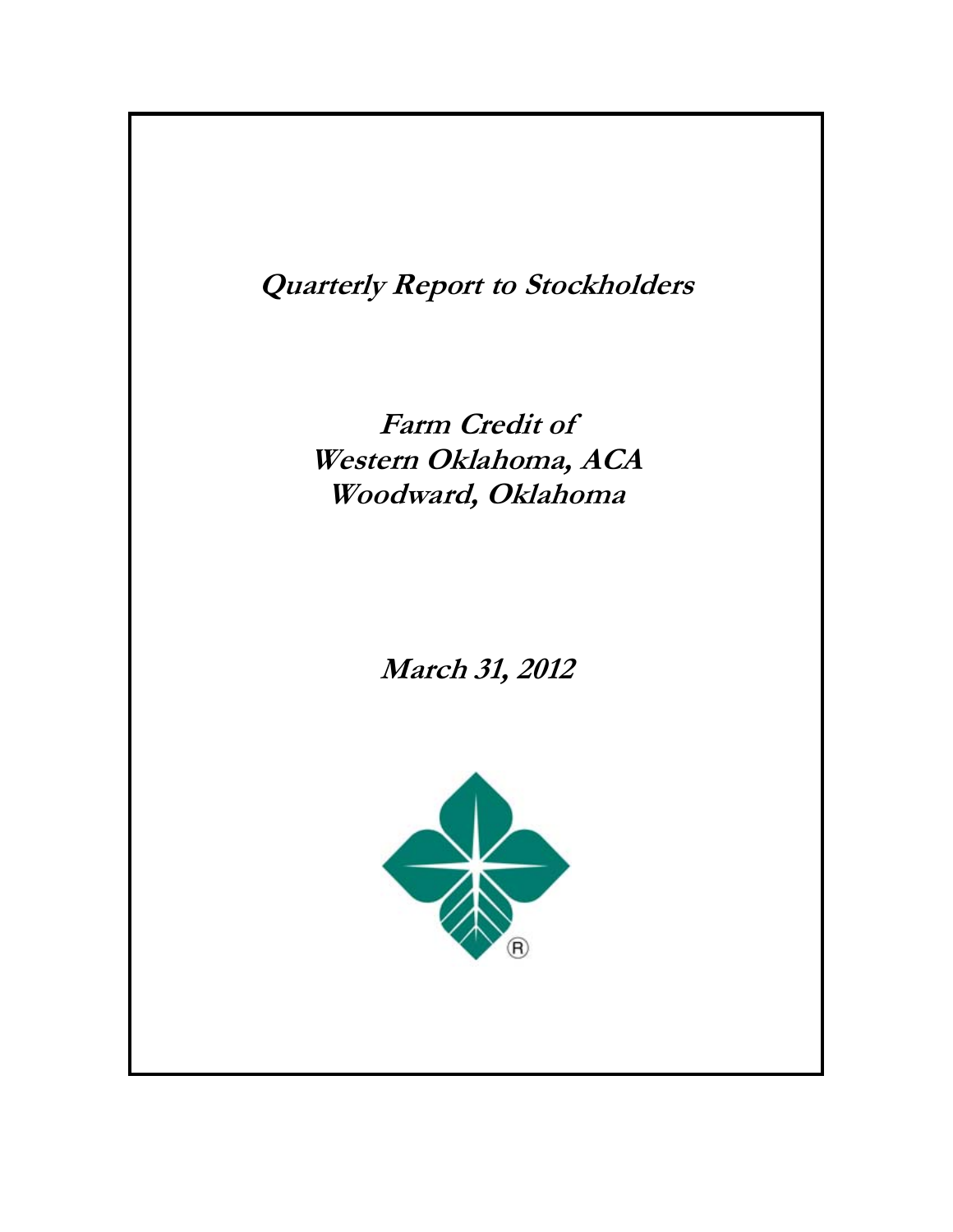The shareholders' investment in the Farm Credit of Western Oklahoma, ACA (Association) is materially affected by the financial condition and results of operations of CoBank, ACB, (CoBank). The 2011 CoBank Annual Report to Shareholders, the 2011 U.S. AgBank Annual Report to Shareholders, the 2011 U.S. AgBank District Annual Report to Shareholders, the CoBank quarterly shareholders' reports are available free of charge on CoBank's web site, www.cobank.com, or may be obtained at no charge by visiting or contacting the Association at 3302 Williams Avenue, Woodward, Oklahoma 73801 or calling 580-256-3465 or toll-free 1-800- 299-3465.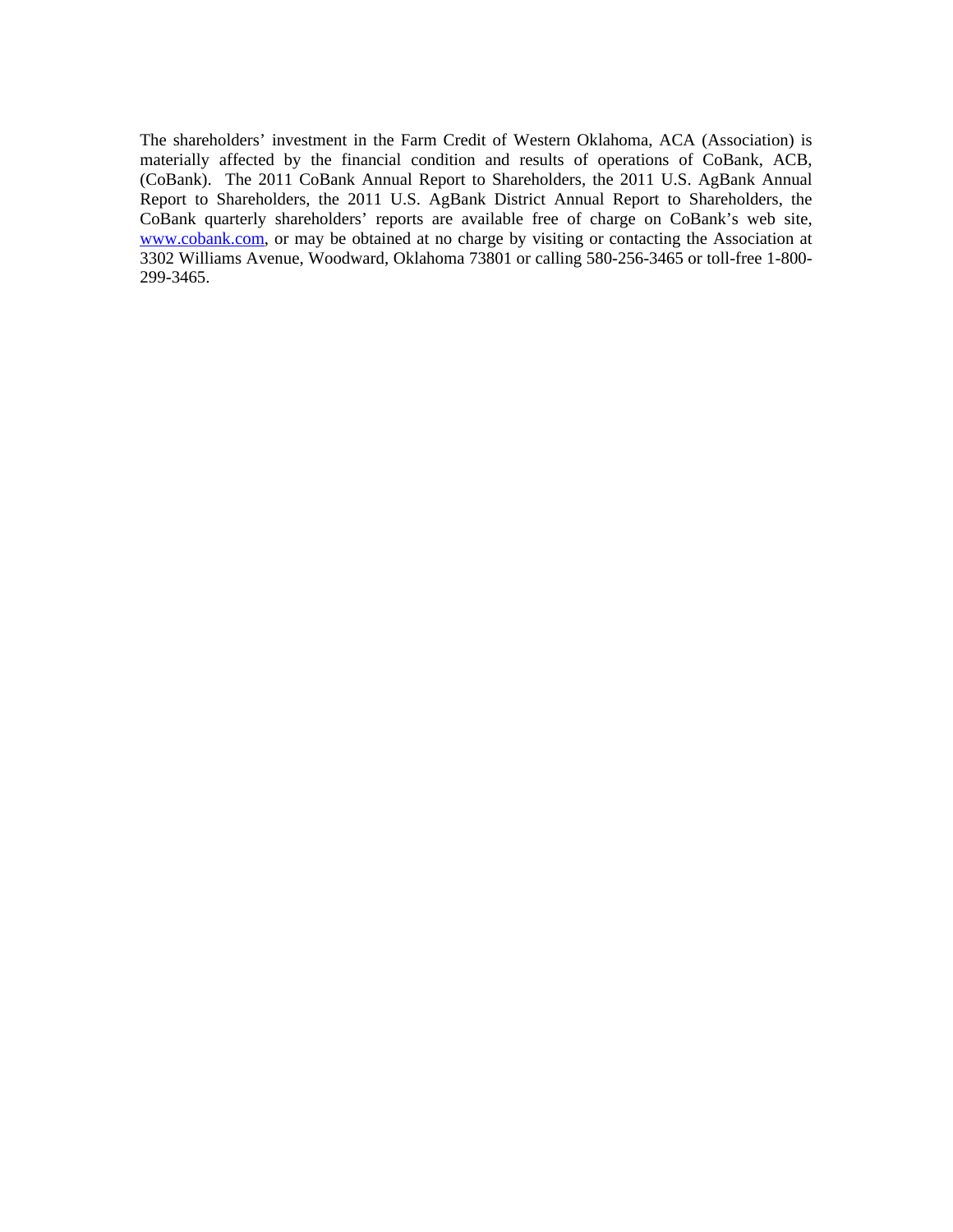### **MANAGEMENT'S DISCUSSION AND ANALYSIS OF** FINANCIAL CONDITION AND RESULTS OF OPERATIONS (Dollars in Thousands, Except as Noted)

(Unaudited)

The following discussion summarizes the financial position and results of operations of Farm Credit of Western Oklahoma, ACA for the three months ended March 31, 2012, with comparisons to prior periods. You should read these comments along with the accompanying financial statements and footnotes and the 2011 Annual Report to Shareholders. The accompanying financial statements were prepared under the oversight of our Audit Committee.

Overall economic conditions in the area have improved with recent rainfall and strong agriculture commodity prices. Crop conditions are good to excellent. The oil, gas and wind energy remains strong and has a major positive impact on producers' income.

On January 1, 2012, U.S. AgBank, FCB (AgBank) merged with and into CoBank, FCB, a wholly-owned subsidiary of CoBank, ACB (CoBank). Beginning January 1, 2012, we receive our funding from CoBank. In the following disclosure, our funding bank both prior to and after the merger date will be referred to as "the Bank".

#### **LOAN PORTFOLIO**

Loans outstanding at March 31, 2012 totaled \$396,909, an increase of \$15,021, or 3,93%, from loans of \$381,888 at December 31, 2011. The increase was due to overall strong agriculture economy, increased demand for loans, and relative low interest rates.

#### **RESULTS OF OPERATIONS**

Net income for the three months ended March 31, 2012 was \$873, an decrease of \$1,636, or 65.2%, from the same period ended one year ago, primarily due to patronage from the Bank.

Net interest income for the three months ended March 31, 2012 was \$2,690, an increase of \$9, or 0.34%, compared with March 31, 2011.

The provision for loan losses for the three months ended March 31, 2012 was \$92, an increase of \$49, or 114%, from the provision for loan losses for the same period ended one year ago. The provision for loan losses increased as a result of changes in the overall risk profile of the portfolio and increased loan volume.

Noninterest income decreased \$1,477 during the first three months of 2012 compared with the first three months in 2011 primarily due to the timing of recording patronage income from the Bank. Patronage recorded in the first quarter of 2011 was received from the Bank based on 2010 annual earnings. In the first quarter of 2012, we accrued patronage of \$367 related to 2012 quarterly earnings. This patronage will be paid in March 2013. Mineral income of \$138 was received during the first quarter of 2012. In prior years, the majority of the mineral income was received from the Bank as a priority patronage.

During the first three months of 2012, noninterest expense increased \$119 to \$2,240, primarily due to increase in employee benefits, purchased services from AgVantis and others, and public and member relations offset by a decrease in salaries and Farm Credit System Insurance Fund premiums.

#### **CAPITAL RESOURCES**

Our shareholders' equity at March 31, 2012 was \$79,975, an increase from \$79,108 at December 31, 2011. This increase is due to net income offset by net stock reductions.

The undersigned certify they have reviewed this report, this report has been prepared in accordance with all applicable statutory or regulatory requirements and the information contained herein is true, accurate, and complete to the best of his or her knowledge and belief.

immie Purvine, Chairman of the Board

May 7, 2012

fohn Grunewald, President/CEO Jamie Shirkey, Sr. V.P. /May 7, 2012 May 7, 2012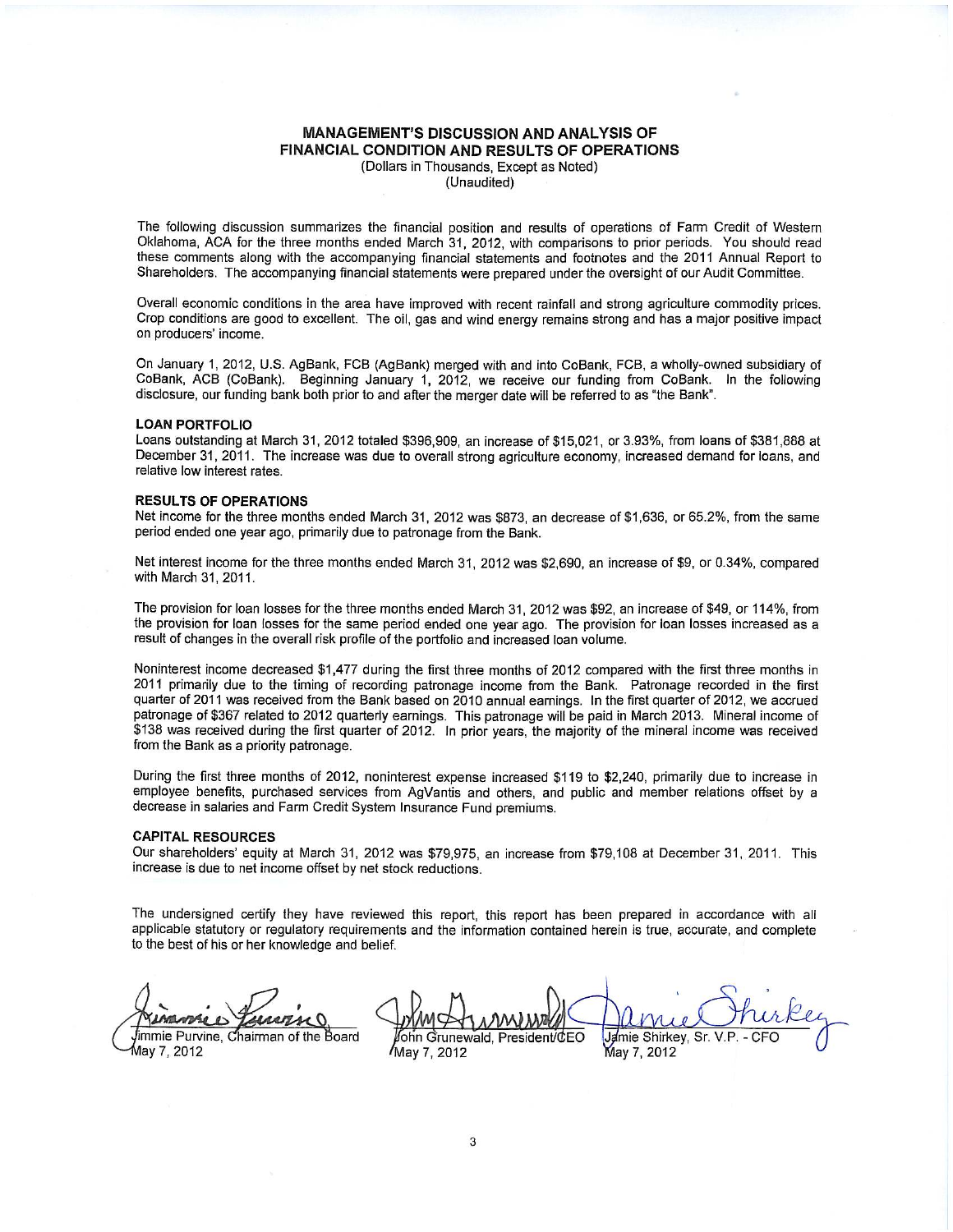۳

# Consolidated Statement of Condition

(Dollars in Thousands)

|                                            | March 31         | December 31 |                |  |
|--------------------------------------------|------------------|-------------|----------------|--|
|                                            | 2012             | 2011        |                |  |
|                                            | <b>UNAUDITED</b> |             | <b>AUDITED</b> |  |
| <b>ASSETS</b>                              |                  |             |                |  |
| Loans                                      | \$<br>396,909    | \$          | 381,888        |  |
| Less allowance for loan losses             | 2,229            |             | 2,149          |  |
| Net loans                                  | 394,680          |             | 379,739        |  |
| Cash                                       | 3,749            |             | 3,113          |  |
| Accrued interest receivable                | 6,496            |             | 5,114          |  |
| <b>Investment in Funding Bank</b>          | 13,215           |             | 13,215         |  |
| Premises and equipment, net                | 1,787            |             | 1,749          |  |
| Prepaid benefit expense                    | 336              |             | 521            |  |
| Other assets                               | 638              |             | 1,989          |  |
| <b>Total assets</b>                        | \$<br>420,901    | \$          | 405,440        |  |
|                                            |                  |             |                |  |
| <b>LIABILITIES</b>                         |                  |             |                |  |
| Note payable to Funding Bank               | \$<br>328,296    | \$          | 312,833        |  |
| Advance conditional payments               | 8,158            |             | 8,365          |  |
| Accrued interest payable                   | 2,526            |             | 2,958          |  |
| Patronage distributions payable            | 1,500            |             | 1,500          |  |
| Accrued benefits liability                 | 122              |             | 126            |  |
| <b>Other liabilities</b>                   | 324              |             | 550            |  |
| <b>Total liabilities</b>                   | 340,926          |             | 326,332        |  |
| <b>Commitments and Contingencies</b>       |                  |             |                |  |
| <b>SHAREHOLDERS' EQUITY</b>                |                  |             |                |  |
| Protected borrower stock                   | 3                |             | 3              |  |
| Capital stock                              | 1,377            |             | 1,383          |  |
| Unallocated retained earnings              | 78,595           |             | 77,722         |  |
| <b>Total shareholders' equity</b>          | 79,975           |             | 79,108         |  |
| Total liabilities and shareholders' equity | \$<br>420,901    | \$          | 405,440        |  |

The accompanying notes are an integral part of these financial statements.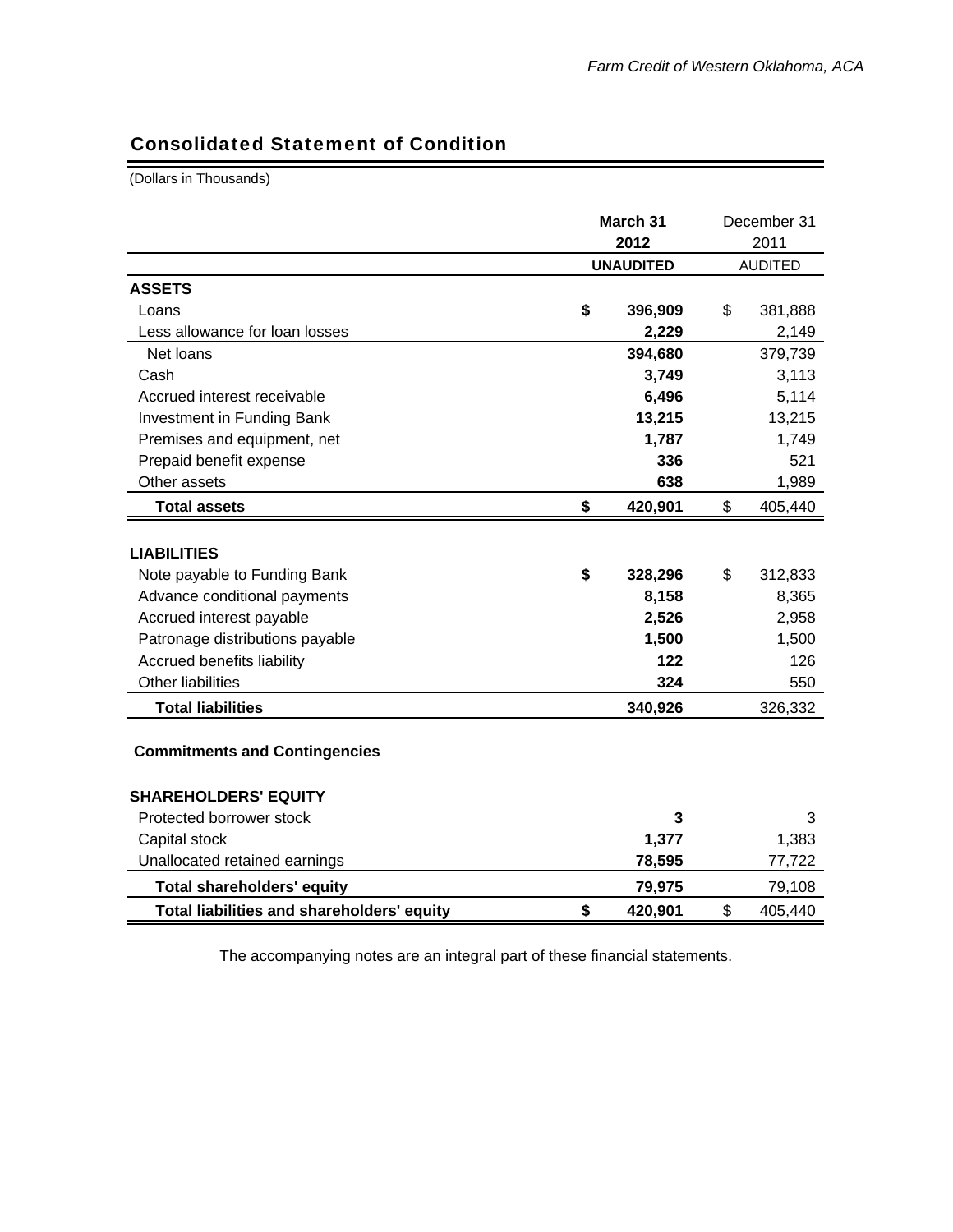## Consolidated Statement of Income

(Dollars in Thousands)

|                                                     | For the three months |                |  |  |
|-----------------------------------------------------|----------------------|----------------|--|--|
|                                                     |                      | ended March 31 |  |  |
| <b>UNAUDITED</b>                                    | 2012                 | 2011           |  |  |
| <b>INTEREST INCOME</b>                              |                      |                |  |  |
| Loans                                               | \$<br>4,602          | \$<br>4,675    |  |  |
| <b>Total interest income</b>                        | 4,602                | 4,675          |  |  |
| <b>INTEREST EXPENSE</b>                             |                      |                |  |  |
| Note payable to Funding Bank                        | 1,894                | 1,980          |  |  |
| Other                                               | 18                   | 14             |  |  |
| <b>Total interest expense</b>                       | 1,912                | 1,994          |  |  |
| Net interest income                                 | 2,690                | 2,681          |  |  |
| Provision for loan losses                           | 92                   | 43             |  |  |
| Net interest income after provision for loan losses | 2,598                | 2,638          |  |  |
| <b>NONINTEREST INCOME</b>                           |                      |                |  |  |
| Financially related services income                 | $\overline{7}$       | 8              |  |  |
| Loan fees                                           | (2)                  | 7              |  |  |
| Patronage refund from Farm Credit Institutions      | 367                  | 1,945          |  |  |
| Mineral income                                      | 138                  | 2              |  |  |
| Other noninterest income                            | 5                    | 30             |  |  |
| <b>Total noninterest income</b>                     | 515                  | 1,992          |  |  |
| <b>NONINTEREST EXPENSE</b>                          |                      |                |  |  |
| Salaries and employee benefits                      | 1,352                | 1,329          |  |  |
| Occupancy and equipment                             | 75                   | 73             |  |  |
| Purchased services from AgVantis, Inc.              | 173                  | 151            |  |  |
| Farm Credit Insurance Fund premium                  | 37                   | 56             |  |  |
| Supervisory and examination costs                   | 38                   | 35             |  |  |
| Other noninterest expense                           | 565                  | 477            |  |  |
| <b>Total noninterest expense</b>                    | 2,240                | 2,121          |  |  |
| <b>Net income</b>                                   | 873                  | 2,509          |  |  |

The accompanying notes are an integral part of these financial statements.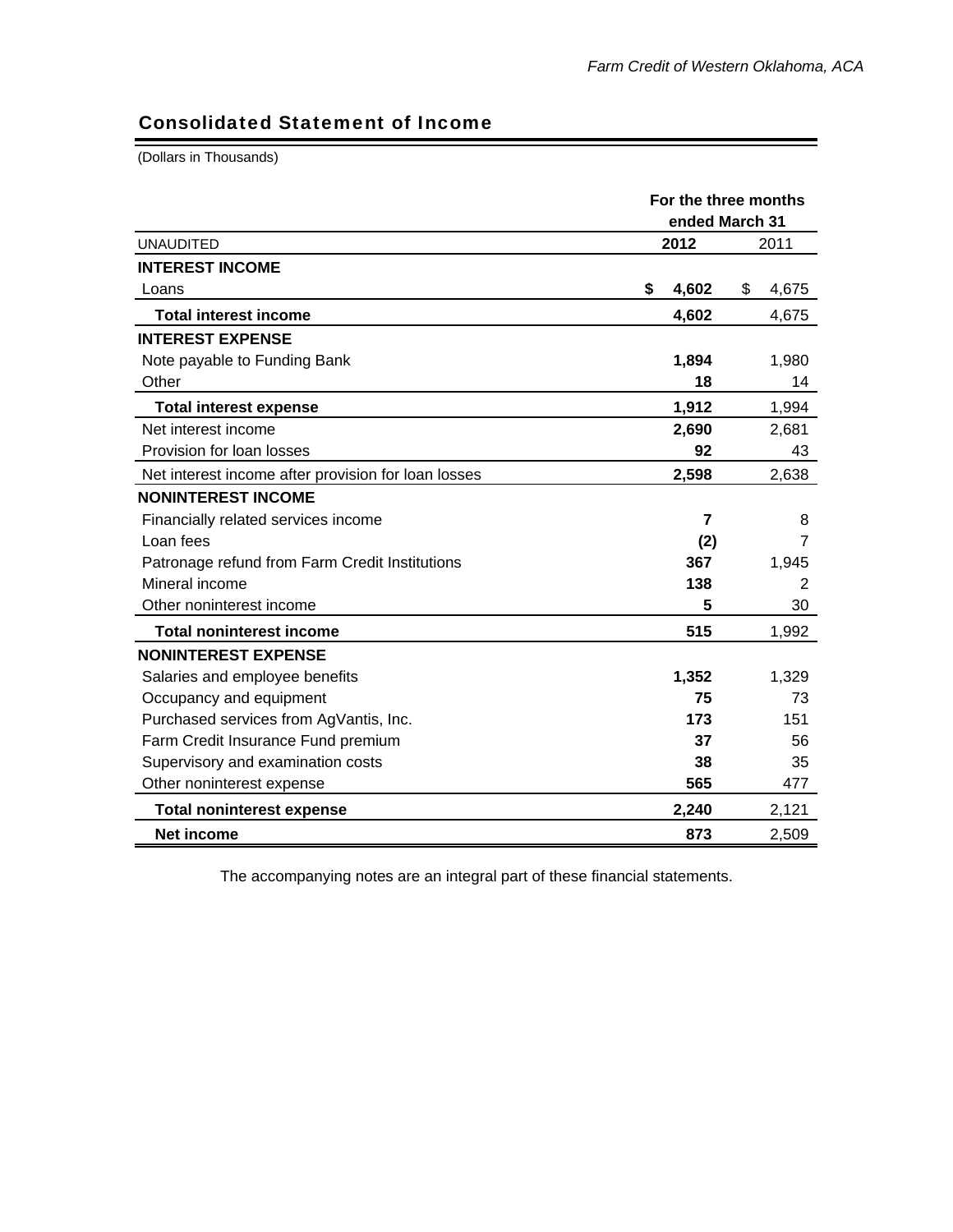## Consolidated Statement of Changes in Shareholders' Equity

(Dollars in Thousands)

| <b>UNAUDITED</b>                    | <b>Protected</b><br><b>Borrower</b><br><b>Stock</b> |                          |     | <b>Capital</b><br><b>Stock</b> |     | Unallocated<br><b>Retained</b><br><b>Earnings</b> | Total<br>Shareholders'<br><b>Equity</b> |        |
|-------------------------------------|-----------------------------------------------------|--------------------------|-----|--------------------------------|-----|---------------------------------------------------|-----------------------------------------|--------|
| Balance at December 31, 2010        | \$                                                  | $\overline{5}$           | \$  | 1,396                          | \$  | 69,875                                            | -\$                                     | 71,276 |
| Net income                          |                                                     |                          |     |                                |     | 2,509                                             |                                         | 2,509  |
| Stock issued                        |                                                     |                          |     | 37                             |     |                                                   |                                         | 37     |
| Stock retired                       |                                                     | (2)                      |     | (49)                           |     |                                                   |                                         | (51)   |
| Balance at March 31, 2011           | \$                                                  | 3                        | \$  | 1,384                          | -\$ | 72,384                                            | - \$                                    | 73,771 |
|                                     |                                                     |                          |     |                                |     |                                                   |                                         |        |
| <b>Balance at December 31, 2011</b> | \$                                                  | 3                        | -\$ | $1,383$ \$                     |     | 77,722                                            | - \$                                    | 79,108 |
| Net income                          |                                                     |                          |     |                                |     | 873                                               |                                         | 873    |
| Stock issued                        |                                                     |                          |     | 41                             |     |                                                   |                                         | 41     |
| Stock retired                       |                                                     | $\overline{\phantom{0}}$ |     | (47)                           |     |                                                   |                                         | (47)   |
| Balance at March 31, 2012           | \$                                                  | 3                        | \$  | 1,377                          | S   | 78,595                                            | \$                                      | 79,975 |

The accompanying notes are an integral part of these financial statements.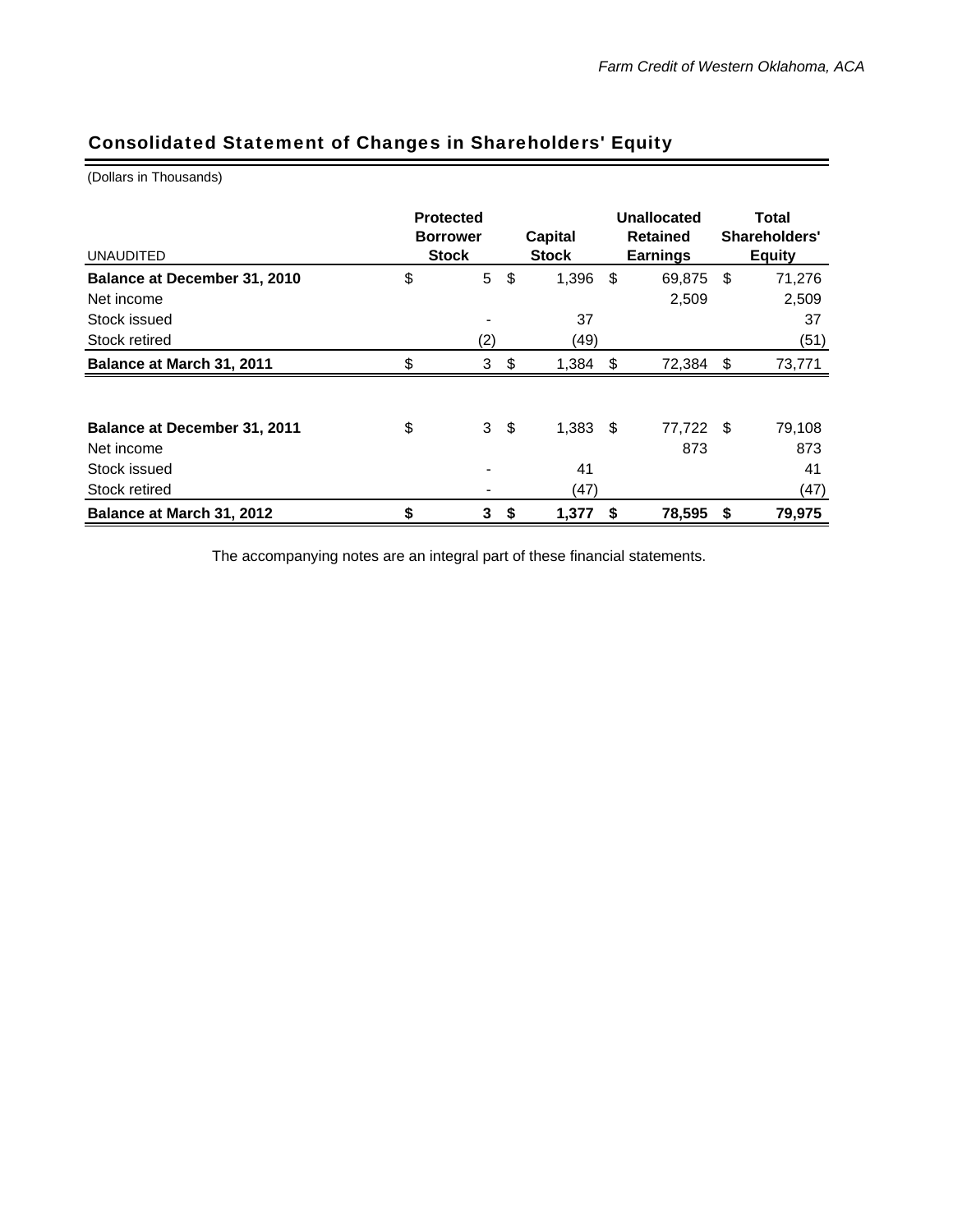## **NOTES TO FINANCIAL STATEMENTS**

(Dollars in Thousands, Except as Noted) (Unaudited)

### **NOTE 1 - ORGANIZATION AND SIGNIFICANT ACCOUNTING POLICIES**

A description of the organization and operations of Farm Credit of Western Oklahoma, ACA (the Association), the significant accounting policies followed, and the financial condition and results of operations as of and for the year ended December 31, 2011, are contained in the 2011 Annual Report to Shareholders. These unaudited first quarter 2012 financial statements should be read in conjunction with the 2011 Annual Report to Shareholders.

In December 2011, the Financial Accounting Standards Board (FASB) issued guidance entitled, "Balance Sheet – Disclosures about Offsetting Assets and Liabilities." The guidance requires an entity to disclose information about offsetting and related arrangements to enable users of its financial statements to understand the effect of those arrangements on its financial position. This includes the effect or potential effect of rights of setoff associated with an entity's recognized assets and recognized liabilities. The requirements apply to recognized financial instruments and derivative instruments that are offset in accordance with the rights of offset set forth in accounting guidance and for those recognized financial instruments and derivative instruments that are subject to an enforceable master netting arrangement or similar agreement, irrespective of whether they are offset or not. This guidance is to be applied retrospectively for all comparative periods and is effective for annual reporting periods beginning on or after January 1, 2013, and interim periods within those annual periods. The adoption of this guidance will not impact the financial condition or results of operations, but may result in additional disclosures.

In September 2011, the FASB issued guidance entitled, "Compensation – Retirement Benefits – Multiemployer Plans." The guidance is intended to provide more information about an employer's financial obligations to a multiemployer pension plan and postretirement benefits other than pensions, which should help financial statement users better understand the financial health of significant plans in which the employer participates. The additional disclosures include: a) a description of the nature of plan benefits, b) a qualitative description of the extent to which the employer could be responsible for the obligations of the plan, including benefits earned by employees during employment with another employer, and c) other quantitative information to help users understand the financial information about the plan. The amendments are effective for annual periods for fiscal years ending after December 15, 2012 for non-public entities. The amendments should be applied retrospectively for all prior periods presented. The adoption will not impact the financial condition or results of operation.

In June 2011, the FASB issued guidance entitled, "Comprehensive Income – Presentation of Comprehensive Income." This guidance is intended to increase the prominence of other comprehensive income in financial statements. The current option that permits the presentation of other comprehensive income in the statement of changes in equity has been eliminated. The main provisions of the guidance provides that an entity that reports items of other comprehensive income has the option to present comprehensive income in either one or two consecutive financial statements:

- A single statement must present the components of net income and total net income, the components of other comprehensive income and total other comprehensive income, and a total for comprehensive income.
- In a two-statement approach, an entity must present the components of net income and total net income in the first statement. That statement must be immediately followed by a financial statement that presents the components of other comprehensive income, a total for other comprehensive income, and a total for comprehensive income.

This guidance is to be applied retrospectively and is effective for fiscal years and interim periods within those years, beginning after December 15, 2011. The adoption of this guidance did not impact financial condition or results of operations, but resulted in changes to the presentation of comprehensive income.

In December 2011, the FASB issued guidance to defer the new requirement to present components of reclassifications of other comprehensive income on the face of the statement. All other requirements in the guidance for comprehensive income are required to be adopted as set forth in the June 2011 guidance.

In May 2011, the FASB issued guidance entitled, "Fair Value Measurement – Amendments to Achieve Common Fair Value Measurements and Disclosure Requirements in U.S. GAAP and IFRSs." The amendments change the wording used to describe the requirements in U.S. GAAP for measuring fair value and for disclosing information about fair value measurements as more fully outlined in the 2011 Annual Report to Shareholders. The amendments are to be applied prospectively. The amendments were effective beginning with the first quarter of 2012 and are applied prospectively.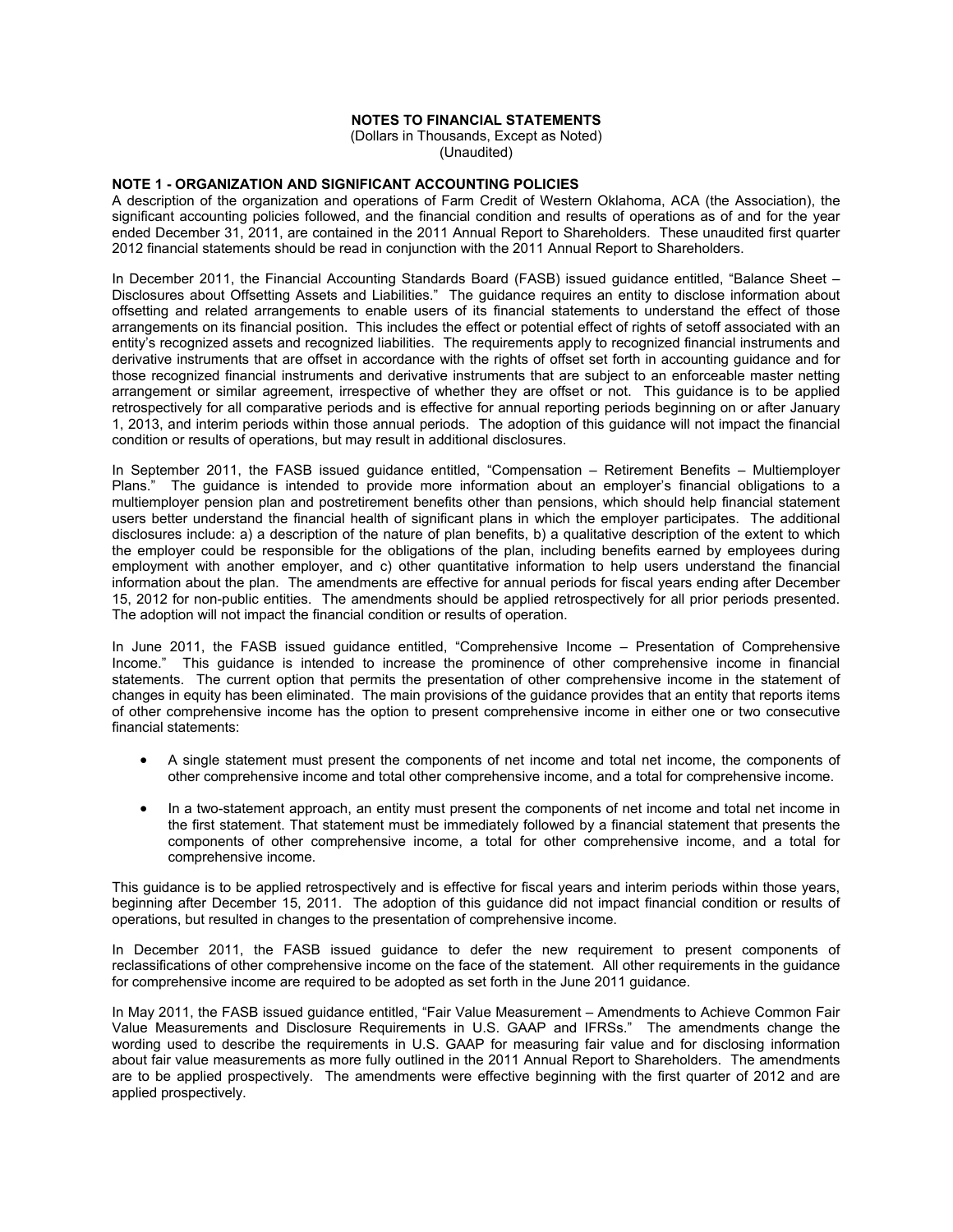The accompanying financial statements contain all adjustments necessary for a fair presentation of the interim financial condition and results of operations, and conform with generally accepted accounting principles and prevailing practices within the banking industry. The results for the three months ended March 31, 2012, are not necessarily indicative of the results to be expected for the year ended December 31, 2012.

## **NOTE 2 - LOANS AND ALLOWANCE FOR LOAN LOSSES**

A summary of loans follows.

|                                  | <b>March 31, 2012</b> | December 31, 2011 |  |  |
|----------------------------------|-----------------------|-------------------|--|--|
| Real estate mortgage             | 249.680               | 242,137<br>\$     |  |  |
| Production and intermediate-term | 130.857               | 126.506           |  |  |
| Agribusiness:                    |                       |                   |  |  |
| Loans to cooperatives            | 3,798                 | 2,644             |  |  |
| Processing and marketing         | 7,831                 | 6,120             |  |  |
| Farm related business            | 492                   | 375               |  |  |
| Rural residential real estate    | 4.251                 | 4,106             |  |  |
| Total loans                      | 396.909               | 381.888           |  |  |

The Association purchases or sells participation interests with other parties in order to diversify risk, manage loan volume and comply with Farm Credit Administration regulations. The following table presents information regarding the balances of participations purchased and sold at March 31, 2012:

|                                                      | <b>Other Farm Credit</b><br>Institutions | Non-Farm Credit<br>Institutions |                                       | Total |    |           |               |  |
|------------------------------------------------------|------------------------------------------|---------------------------------|---------------------------------------|-------|----|-----------|---------------|--|
|                                                      | Purchased                                | Sold                            | Purchased                             | Sold  |    | Purchased | Sold          |  |
| Real estate mortgage<br>Production and intermediate- | \$28.133                                 | \$10.299                        | 274                                   | 209   | \$ | 28.407    | 10.508<br>SS. |  |
| term                                                 | 22,400                                   | 1.216                           | 32                                    | $---$ |    | 22.432    | 1,216         |  |
| Agribusiness                                         | 7.831                                    | $---$                           | $\hspace{0.05cm}$ – $\hspace{0.05cm}$ | $---$ |    | 7.831     | ----          |  |
| Total                                                | \$58.364                                 | \$11.515                        | 306                                   | 209   |    | 58.670    | \$11.724      |  |

The following table shows loans and related accrued interest classified under the Farm Credit Administration Uniform Loan Classification System as a percentage of total loans and related accrued interest receivable by loan type as of:

|                                  | March 31, 2012 | December 31, 2011 |
|----------------------------------|----------------|-------------------|
| Real estate mortgage             |                |                   |
| Acceptable                       | 98.18%         | 98.25%            |
| <b>OAEM</b>                      | 1.34%          | 1.35%             |
| Substandard                      | 0.48%          | 0.40%             |
| Total                            | 100.00%        | 100.00%           |
| Production and intermediate-term |                |                   |
| Acceptable                       | 98.25%         | 98.23%            |
| <b>OAFM</b>                      | 1.23%          | 1.43%             |
| Substandard                      | 0.52%          | 0.34%             |
| Total                            | 100.00%        | 100.00%           |
| Agribusiness                     |                |                   |
| Acceptable                       | 76.50%         | 98.57%            |
| Substandard                      | 23.50%         | 1.43%             |
| Total                            | 100.00%        | 100.00%           |
| Rural residential real estate    |                |                   |
| Acceptable                       | 98.81%         | 98.75%            |
| Substandard                      | 1.19%          | 1.25%             |
| Total                            | 100.00%        | 100.00%           |
| <b>Total Loans</b>               |                |                   |
| Acceptable                       | 97.55%         | 98.25%            |
| <b>OAEM</b>                      | 1.25%          | 1.33%             |
| Substandard                      | 1.20%          | 0.42%             |
| Total                            | 100.00%        | 100.00%           |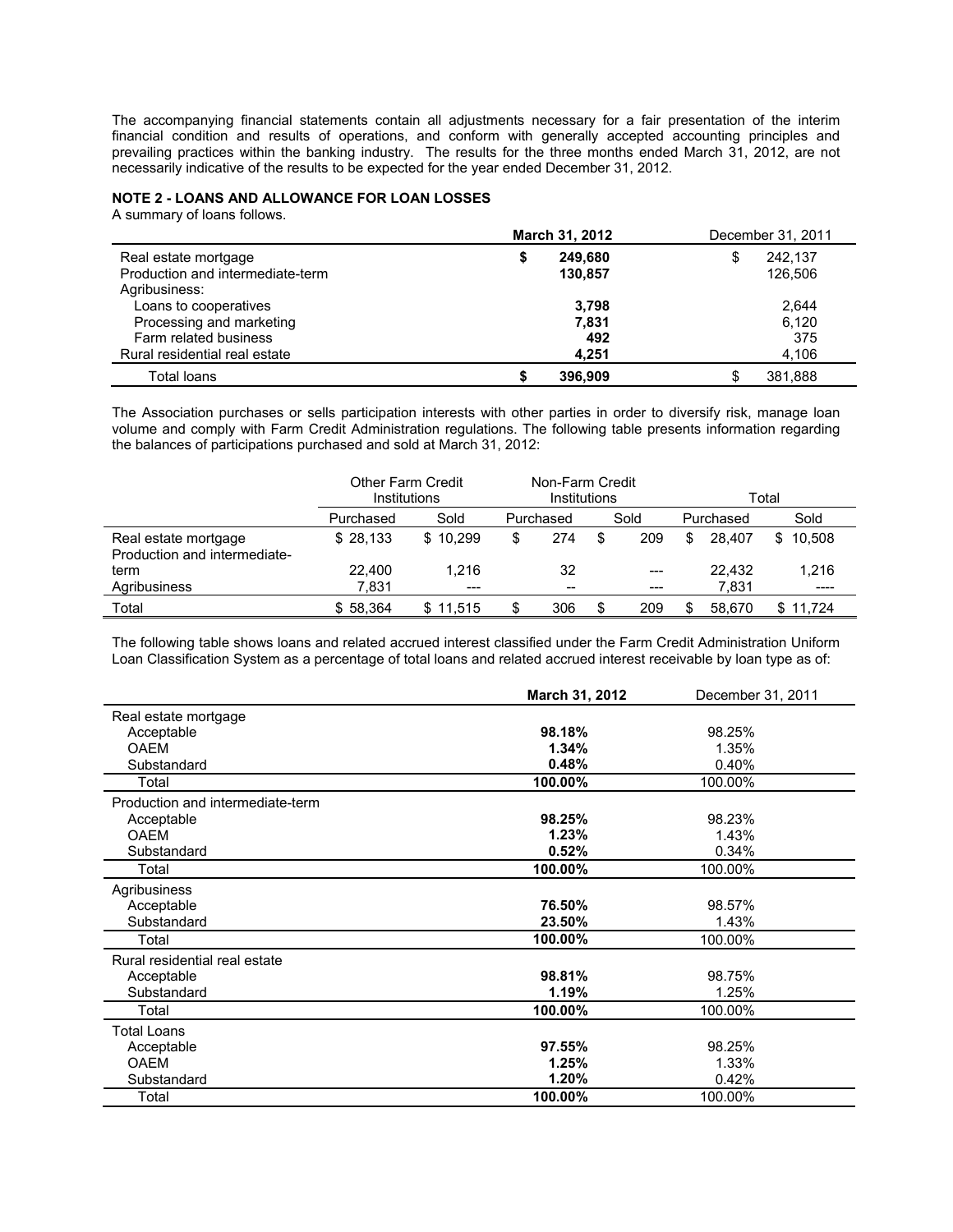High risk assets consist of impaired loans and other property owned. These nonperforming assets (including related accrued interest) and related credit quality are as follows:

| (dollars in thousands)                                                                                                        | <b>March 31, 2012</b>          | December 31, 2011 |
|-------------------------------------------------------------------------------------------------------------------------------|--------------------------------|-------------------|
| Nonaccrual loans<br>Real estate mortgage<br>Production and intermediate-term<br>Agribusiness<br>Rural residential real estate | \$<br>1.219<br>207<br>89<br>-- | \$<br>320<br>128  |
| Total nonaccrual loans                                                                                                        | 1,515                          | 449               |
| Accruing loans 90 days past due<br>Real estate mortgage                                                                       | 200                            | 390               |
| Total accruing loans 90 days past due                                                                                         | 200                            | 390               |
| Total impaired loans                                                                                                          | 1,715                          | 839               |

Additional impaired loan information is as follows:

|                                        |                        | March 31, 2012<br>Unpaid    |                      | December 31, 2011<br>Unpaid                           |           |                      |  |  |  |
|----------------------------------------|------------------------|-----------------------------|----------------------|-------------------------------------------------------|-----------|----------------------|--|--|--|
|                                        | Recorded<br>Investment | Principal<br><b>Balance</b> | Related<br>Allowance | Principal<br>Recorded<br>Investment<br><b>Balance</b> |           | Related<br>Allowance |  |  |  |
| Total impaired loans:                  |                        |                             |                      |                                                       |           |                      |  |  |  |
| Real estate mortgage<br>Production and | \$1,419                | \$1,322                     | \$<br>---            | 390<br>\$                                             | 360<br>\$ | \$                   |  |  |  |
| intermediate-term<br>Agribusiness:     | 207                    | 1,567                       | ---                  | 320                                                   | 1.866     |                      |  |  |  |
| Loans to cooperatives                  | 89                     | 93                          | ---                  | 128                                                   | 124       |                      |  |  |  |
| Rural residential real estate          | $---$                  |                             |                      |                                                       | 3         |                      |  |  |  |
| Total                                  | \$1,715                | \$2.982                     | ---                  | 839                                                   | \$2,353   | \$                   |  |  |  |

|                                        |                           | <b>For the Quarter Ended</b><br>March 31, 2012 | For the Year Ended<br>December 31, 2011 |                               |  |  |  |
|----------------------------------------|---------------------------|------------------------------------------------|-----------------------------------------|-------------------------------|--|--|--|
|                                        | Average<br>Impaired Loans | Interest Income<br>Recognized                  | Average Impaired<br>Loans               | Interest Income<br>Recognized |  |  |  |
| Total impaired loans:                  |                           |                                                |                                         |                               |  |  |  |
| Real estate mortgage<br>Production and | \$1,163                   | 12                                             | 99<br>S                                 | 18<br>S                       |  |  |  |
| intermediate-term<br>Agribusiness:     | 306                       | 3                                              | 323                                     | 6                             |  |  |  |
| Loans to cooperatives                  | 123                       |                                                | 33                                      |                               |  |  |  |
| Rural residential real estate          |                           | 2                                              |                                         |                               |  |  |  |
| Total                                  | \$1,593                   | 17                                             | 456                                     | 24                            |  |  |  |

The following tables provide an age analysis of past due loans (including accrued interest).

|                                  | 30-89            | 90 Days             |     |                          | Recorded<br>$Investment$ > |                |    |                         |  |  |
|----------------------------------|------------------|---------------------|-----|--------------------------|----------------------------|----------------|----|-------------------------|--|--|
| March 31, 2012                   | Days Past<br>Due | or More<br>Past Due |     | <b>Total Past</b><br>Due | Days Past<br>Due           | Total<br>Loans |    | 90 Days and<br>Accruing |  |  |
| Real estate mortgage             | \$<br>$---$      | \$1.418             | \$. | 1.418                    | \$252,614                  | \$254.032      | \$ | 200                     |  |  |
| Production and intermediate-term | 271              | 175                 |     | 446                      | 132.372                    | 132.818        |    | ---                     |  |  |
| Agribusiness                     |                  |                     |     |                          | 12,259                     | 12,259         |    | ---                     |  |  |
| Rural residential real estate    |                  |                     |     |                          | 4,296                      | 4,296          |    | ---                     |  |  |
| Total                            | 271              | \$1,593             | S.  | 1.864                    | \$401.541                  | \$403.405      |    | 200                     |  |  |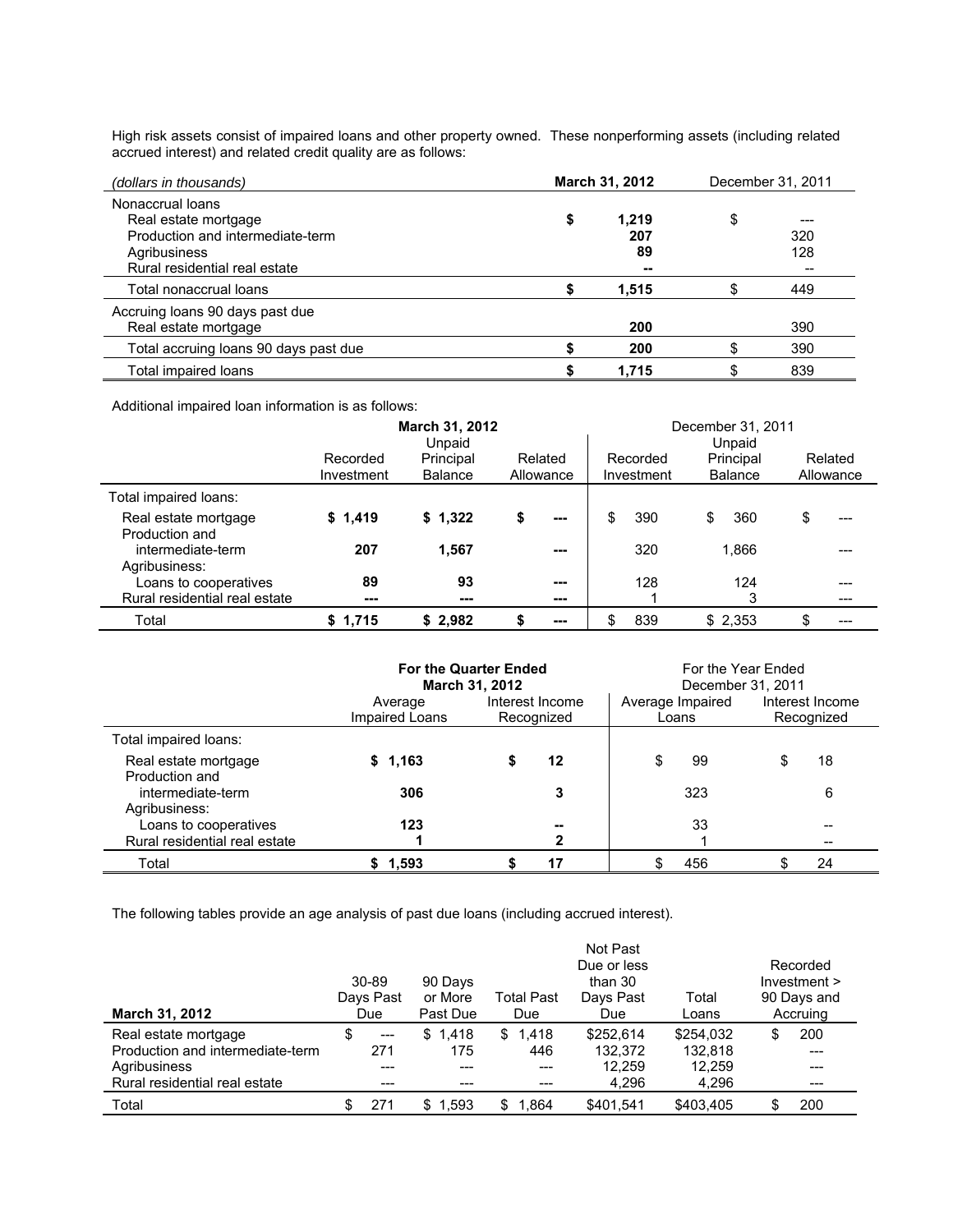| December 31, 2011                |                   |       |                   |           |           |       |  |
|----------------------------------|-------------------|-------|-------------------|-----------|-----------|-------|--|
| Real estate mortgage             | \$1.037           | 390   | 1.427<br>S.       | \$243.947 | \$245.374 | 390   |  |
| Production and intermediate-term | 22                | 287   | 309               | 127.927   | 128.236   | $---$ |  |
| Agribusiness                     | $\hspace{0.05cm}$ | 128   | 128               | 9.115     | 9.243     | $---$ |  |
| Rural residential real estate    | $- -$             | $- -$ | $\hspace{0.05cm}$ | 4.149     | 4.149     | $---$ |  |
| Total                            | \$1.059           | 805   | .864              | \$385,138 | \$387,002 | 390   |  |

Note: The recorded investment in the receivable is the face amount increased or decreased by applicable accrued interest and unamortized premium, discount, finance charges, or acquisition costs and may also reflect a previous direct writedown of the investment.

A summary of changes in the allowance for loan losses and period end recorded investment in loans is as follows:

|                               | Balance at<br>December 31.<br>2011 |    | Charge-offs                           |  | Recoveries                            |  | Provision for<br>Loan Losses/<br>(Loan Loss<br>Reversals) | Balance at<br>March 31,<br>2012 |       |  |
|-------------------------------|------------------------------------|----|---------------------------------------|--|---------------------------------------|--|-----------------------------------------------------------|---------------------------------|-------|--|
| Real estate mortgage          | 54                                 | \$ | $\hspace{0.05cm}$ – $\hspace{0.05cm}$ |  | $- -$                                 |  | 107                                                       |                                 | 161   |  |
| Production and intermediate-  |                                    |    |                                       |  |                                       |  |                                                           |                                 |       |  |
| term                          | 2,018                              |    | 13                                    |  |                                       |  | (88)                                                      |                                 | 1,930 |  |
| Agribusiness                  | 73                                 |    |                                       |  |                                       |  | 60                                                        |                                 | 133   |  |
| Rural residential real estate | 4                                  |    | $- -$                                 |  | $\hspace{0.05cm}$ – $\hspace{0.05cm}$ |  |                                                           |                                 | 5     |  |
| Total                         | \$2.149                            | £. | 13                                    |  |                                       |  | 80                                                        |                                 | 2.229 |  |

|                                                      | Balance at<br>December 31.<br>2010 |       | Charge-offs |    | Recoveries |    | Provision for<br>Loan Losses/<br>(Loan Loss<br>Reversals) |    | Balance at<br>March 31,<br>2011 |       |
|------------------------------------------------------|------------------------------------|-------|-------------|----|------------|----|-----------------------------------------------------------|----|---------------------------------|-------|
| Real estate mortgage<br>Production and intermediate- | Ъ                                  | 188   | \$          |    | \$         | -- |                                                           | 69 | S                               | 257   |
| term                                                 | 1,828                              |       | 14          |    |            |    | (27)                                                      |    | 1,788                           |       |
| Agribusiness                                         | 37                                 |       |             |    |            |    | --                                                        |    | 37                              |       |
| Rural residential real estate                        |                                    |       |             |    |            | -- |                                                           |    |                                 |       |
| Total                                                |                                    | 2,056 |             | 14 |            |    |                                                           | 43 |                                 | 2,086 |

|                                  |                                  |                             |  |               | Recorded Investments in |                                  |               |  |  |  |
|----------------------------------|----------------------------------|-----------------------------|--|---------------|-------------------------|----------------------------------|---------------|--|--|--|
|                                  |                                  | Allowance for Credit Losses |  |               | Loans Outstanding       |                                  |               |  |  |  |
|                                  | Ending Balance at March 31, 2012 |                             |  |               |                         | Ending Balance at March 31, 2012 |               |  |  |  |
|                                  | Individually<br>Collectively     |                             |  |               | Individually            | Collectively                     |               |  |  |  |
|                                  | evaluated for                    |                             |  | evaluated for |                         | evaluated for                    | evaluated for |  |  |  |
|                                  | impairment<br>impairment         |                             |  |               |                         | impairment                       | impairment    |  |  |  |
| Real estate mortgage             | S                                |                             |  | 161           |                         | 1.418                            | \$252.614     |  |  |  |
| Production and intermediate-term |                                  |                             |  | 1.930         |                         | 208                              | 132.610       |  |  |  |
| Agribusiness                     |                                  |                             |  | 133           |                         | 89                               | 12.170        |  |  |  |
| Rural residential real estate    |                                  |                             |  | 5             |                         |                                  | 4.296         |  |  |  |
| Total                            |                                  |                             |  | \$2.229       |                         | 1.715                            | \$401.690     |  |  |  |